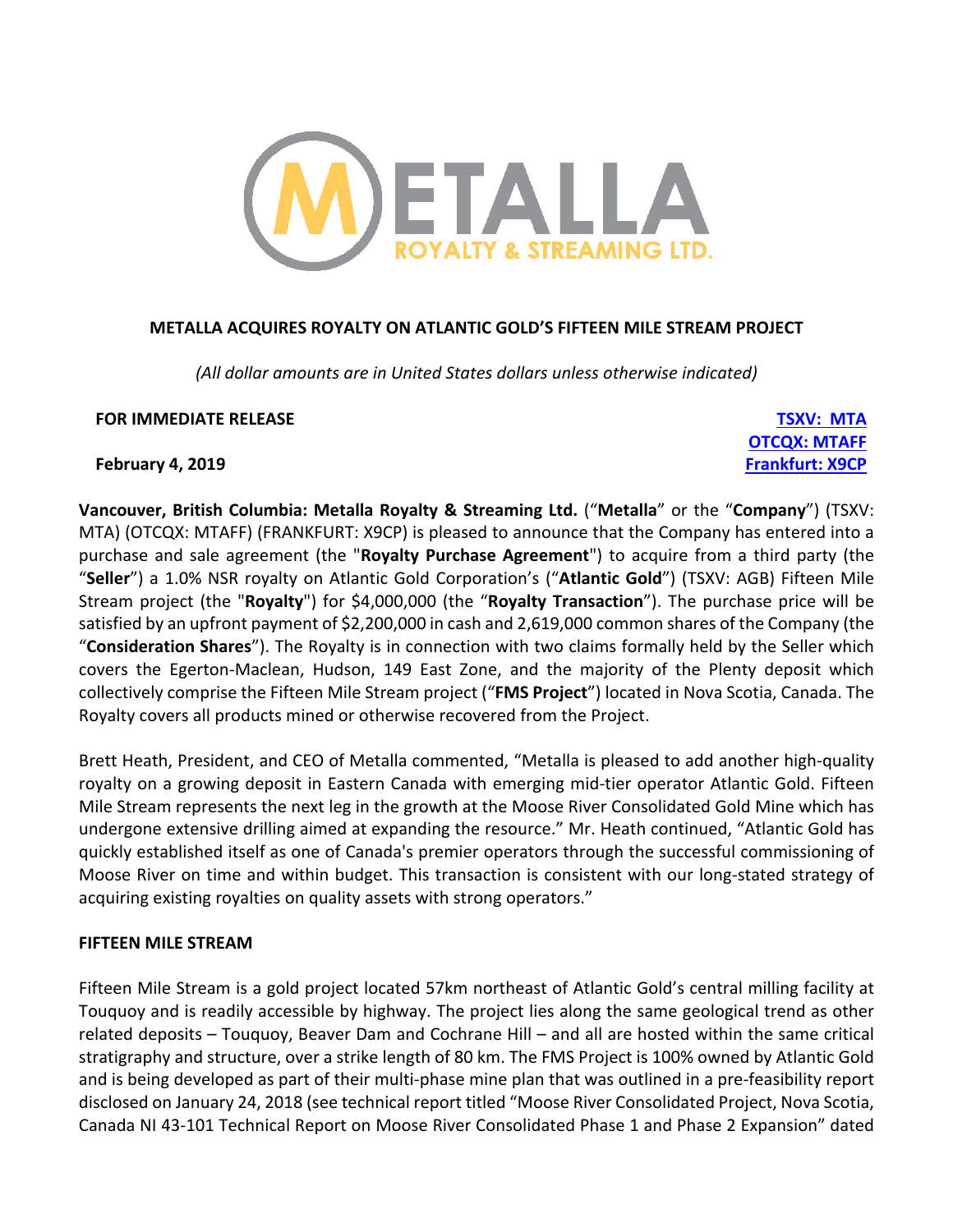January 24, 2018 and filed on Atlantic Gold's SEDAR profile, referred to herein as the "**Technical Report**"). The plan stipulates that following the commissioning of the Touquoy mine and mill, the FMS Project is to be put into production in 2021 for a total cost of C\$123 million. The FMS Project will produce a concentrate that will be trucked and processed at the central milling facility at Touquoy. After the Technical Report was filed, Atlantic Gold declared commercial production at Touquoy effective on March 1, 2018 as a result of a successful ramp-up of mine and milling facilities at Touquoy on time and within budget.

According to Atlantic Gold, the FMS Project is expected to produce approximately 80,000 ounces of gold in 2021 in its first year of production. Highlights of the life of mine plan at the FMS Project are for a 5-year mine life which will recover a total of 391,000 ounces of gold at a cash cost of C\$561/Oz and generate a 60.9% pre-tax IRR (see the link to Atlantic Golds' press release dated January 29<sup>th</sup>, 2018)<sup>1</sup>.

| <b>Reserves</b>   | Tonnes | Au grade | Gold  |
|-------------------|--------|----------|-------|
|                   | (kt)   | (g/t)    | (koz) |
| Proven            | 2,890  | 1.25     | 116   |
| Probable          | 7.910  | 1.24     | 316   |
| Proven & Probable | 10,800 | 1 24     | 432   |

The Technical Report discloses the following mineral reserve and resource estimate on the FMS Project:

| <b>Resources</b>     | Tonnes | Au grade | Gold  |
|----------------------|--------|----------|-------|
|                      | (kt)   | (g/t)    | (koz) |
| Measured             | 2,710  | 1.33     | 116   |
| Indicated            | 7,880  | 1.33     | 336   |
| Measured & Indicated | 10,590 | 1.33     | 452   |
| Inferred             | 6,640  | 1 1 2    | 240   |

*Mineral Resources have an effective date of July 20, 2017, and Mineral Reserves have an effective date of January 24, 2018. Atlantic Gold discloses Mineral Resources that are reported inclusive of those Mineral Resources that have been converted to Mineral Reserves. Mineral Resources which are not Mineral Reserves do not have demonstrated economic viability.* 

Since Atlantic Gold completed the resource and reserve estimate, they have drilled an additional 290 holes spanning over 35,000 meters at the FMS Project which will be included in an updated resource estimate expected to be released in the first half of 2019.

# **ROYALTY PURCHASE AGREEMENT**

Pursuant to the Royalty Purchase Agreement, Metalla and the Seller will enter into an assignment and assumption agreement under which the Royalty will be transferred from the Seller to Metalla. Metalla expects to close the purchase of the Royalty on or about February 12, 2019 and closing of the Transaction is subject to customary closing conditions, including receiving TSX Venture Exchange approval. The Seller also agreed to transfer restrictions by providing the Company with a right to place the Consideration Shares in the event the Seller wishes to sell 1.0% or more of the Consideration Shares issuable to them.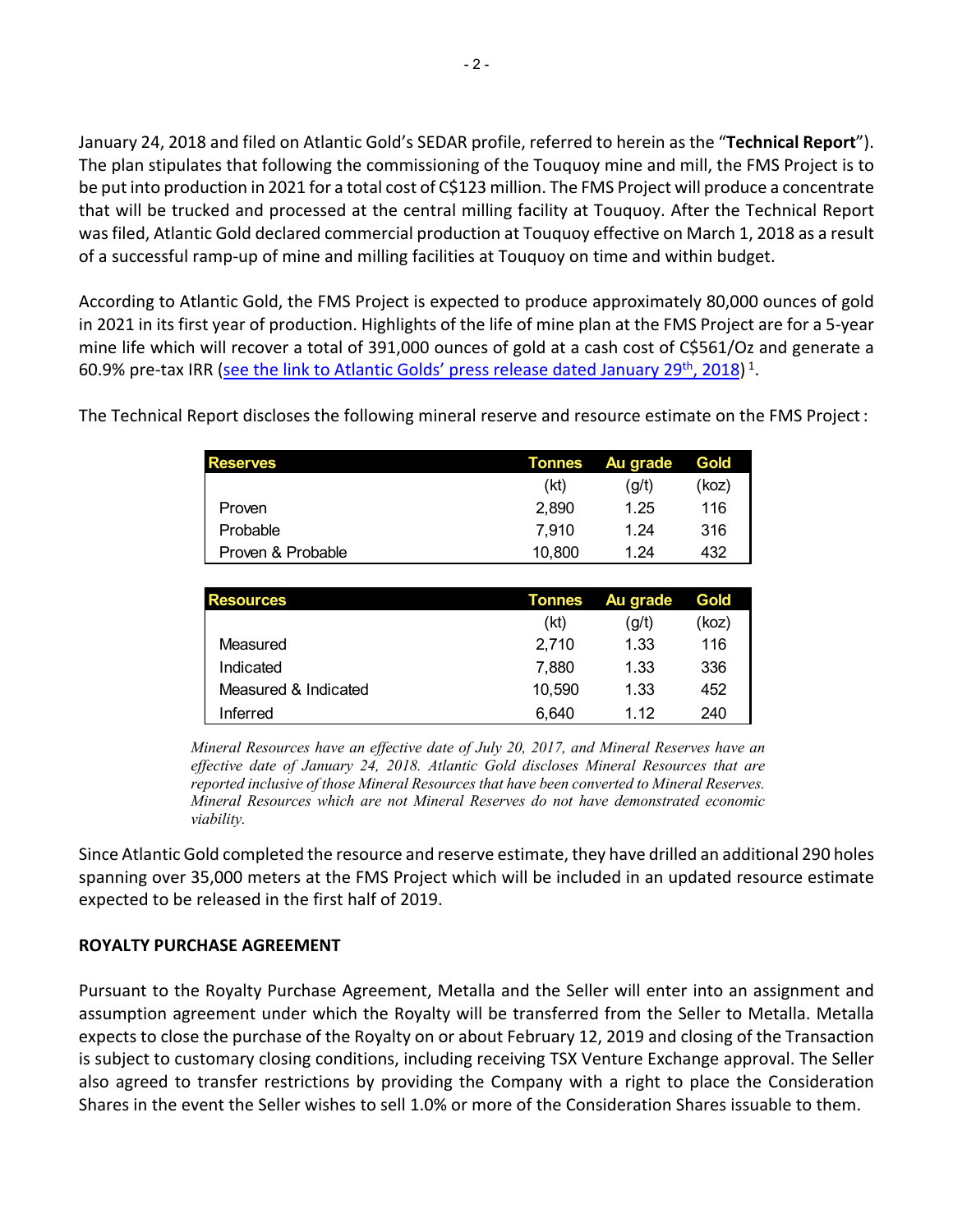The Consideration Shares issued to the Seller will be subject to a statutory four-month hold period from the date of their issuance. The agreement was negotiated at arm's length between Metalla and the Seller. No brokerage or finder's fees were paid in association with the acquisition of the Royalty.

# **QUALIFIED PERSON**

The technical information contained in this news release has been reviewed and approved by Charles Beaudry, geologist M.Sc., member of the Association of Professional Geoscientists of Ontario and the Ordre des Géologues du Québec and a consultant to Metalla. Mr. Beaudry is a Qualified Person as defined in "National Instrument 43-101 *Standards of disclosure for mineral projects*".

# **ABOUT METALLA**

Metalla is a precious metals royalty and streaming company. Metalla provides shareholders with leveraged precious metal exposure through a diversified and growing portfolio of royalties and streams. Our strong foundation of current and future cash-generating asset base, combined with an experienced team gives Metalla a path to become one of the leading gold and silver companies for the next commodities cycle.

For further information, please visit our website at www.metallaroyalty.com

# **ON BEHALF OF METALLA ROYALTY & STREAMING LTD.**

(signed) "Brett Heath"

President and CEO

## **CONTACT INFORMATION**

## **Metalla Royalty & Streaming Ltd.**

Brett Heath, President & CEO Phone: 604-696-0741 Email: info@metallaroyalty.com

Kristina Pillon, Investor Relations Phone: 604-908-1695 Email: kristina@metallaroyalty.com

## Website: www.metallaroyalty.com

*Neither the TSXV nor its Regulation Services Provider (as that term is defined in the policies of the Exchange) accept responsibility for the adequacy or accuracy of this release.*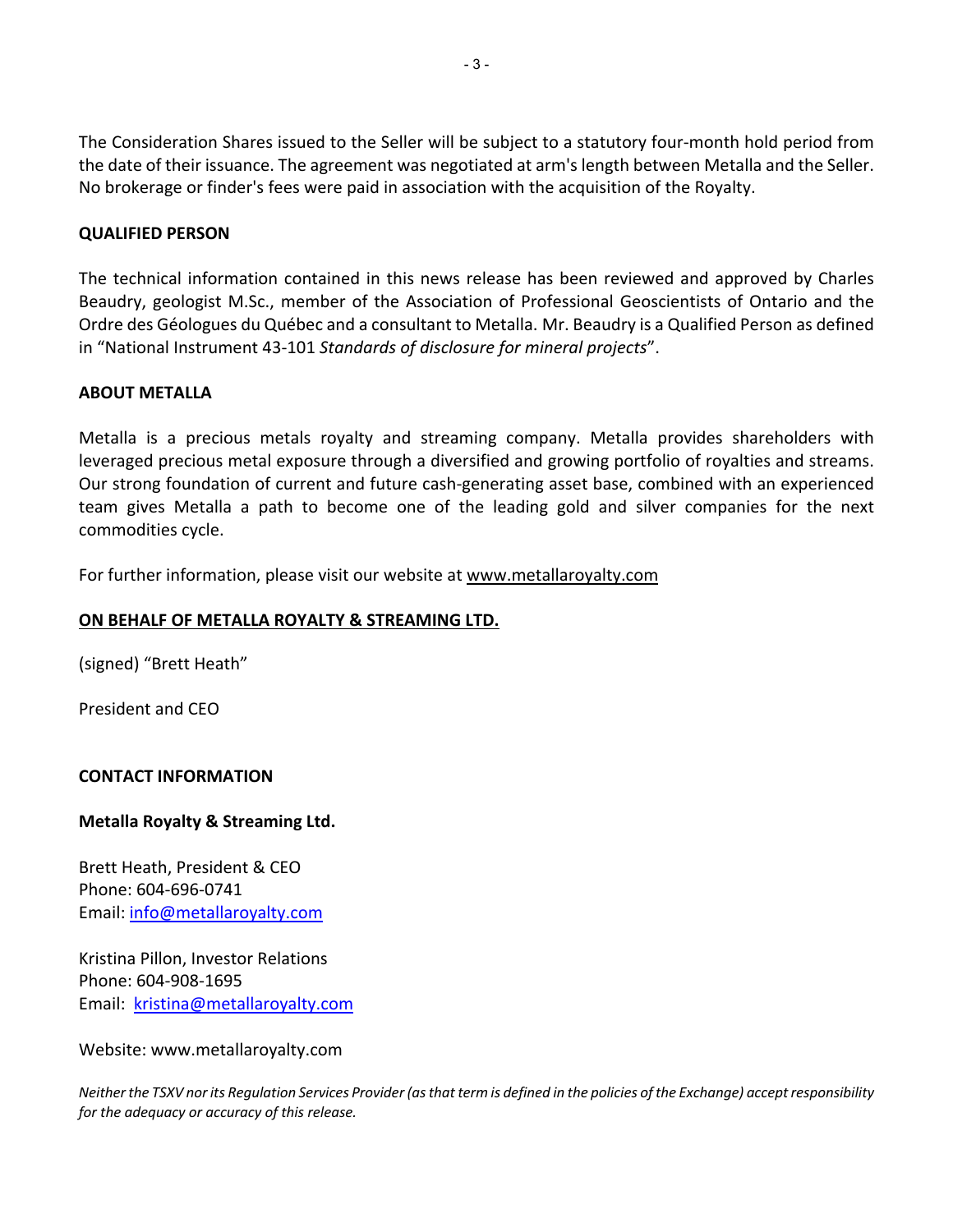#### *Technical and Third-Party Information*

*Note 1 – The disclosure herein and relating to the Fifteen Mile Stream Property is based on information prepared and disclosed by Atlantic Gold Corporation and can be found in a news release filed on SEDAR by Atlantic Gold on March 15, 2018 and a technical report titled "* Moose River Consolidated Project, Nova Scotia, Canada NI 43-101 Technical Report on Moose River Consolidated Phase 1 and Phase 2 Expansion" dated January 24, 2018 filed on SEDAR*. The*  information and data are available in the public domain as at the date hereof, and none of this information has been independently verified by the Company or is supported by a technical report prepared in accordance with National Instrument 43-101 Standards of Disclosure for Mineral Projects. While the Company *will request additional information from Atlantic Gold once the Royalty Transaction is completed, it has not received access to the necessary data from Atlantic Gold and is not able to obtain the necessary information from the public domain to prepare a technical report and Atlantic Gold has not indicated the mineral resource and/or mineral reserve category, if any, on which the information above is based. Mineral resources are not mineral reserves and by definition do not demonstrate economic viability. The Fifteen Mile Stream production contained herein may be based on mineral resource estimates that include inferred mineral resources, which are considered too speculative geologically to have economic considerations applied to them that would enable them to be categorized as mineral reserves. There is also no certainty that inferred mineral resources, if used by Atlantic Gold in preparing the production forecast, will be converted to the measured and indicated resource categories, or into mineral reserves, once economic considerations are applied. Readers are cautioned that inferred resources have a great amount of uncertainty as to their existence and as to whether they can be mined economically. As a result, the Company cautions readers that there is no certainty that the projected gold production will be realized. Specifically, as a royalty holder, the Company has limited, if any, access to the Fifteen Mile Stream Property. This news release also contains future-oriented financial information and financial outlook information (collectively, "FOFI") about the projected gold production from the Company's royalty on the Fifteen Mile Stream Property which is subject to the same assumptions, risk factors, limitations and qualifications as set forth in the below paragraphs. FOFI contained in this news release was made as of the date of this news release and was provided for the purpose of providing further information about Metalla's anticipated future business operations. Metalla disclaims any intention or obligation to update or revise any FOFI contained in this press release, whether as a result of new information, future events or otherwise unless required pursuant to applicable law. FOFI contained in this news release should not be used for purposes other than for which it is disclosed herein. Such future-oriented production information is provided for the purpose of providing information about management's current expectations and plans relating to the future. Readers are cautioned that such outlook or information should not be used for purposes other than for which it is disclosed in this news release.* 

*The Company is dependent on, (i) Atlantic Gold and their qualified persons to provide information to the Company, or (ii) on publicly available information to prepare disclosure pertaining to the Fifteen Mile Stream Property and generally has limited or no ability to independently verify such information. Although the Company does not have any knowledge that such information may not be accurate, there can be no assurance that such third party information is complete or accurate. The disclosure in this press release relating to the Fifteen Mile Stream Property is based on information publicly disclosed by the owner or operator of this property and information/data available in the public domain as at the date hereof, and none of this information has been independently verified by Metalla. Specifically, as a royalty holder, Metalla has and will have limited, if any, access to the property subject to the Royalty. Although Metalla does not have any knowledge that such information may not be accurate, there can be no assurance that such third-party information is complete or accurate. Some information publicly reported by the operator may relate to a larger property than the area covered by Metalla's royalty interest. Metalla's royalty interests often cover less than 100% and sometimes only a portion of the publicly reported mineral reserves, mineral resources and production of a property.*

#### *Cautionary Note Regarding Forward-Looking Statements*

*This press release contains "forward-looking information" and "forward-looking statements" within the meaning of applicable Canadian and U.S. securities legislation. The forward-looking statements herein are made as of the date of this press release only, and the Company does not assume any obligation to update or revise them to reflect new information, estimates or opinions, future events or results or otherwise, except as required by applicable law.* 

*Often, but not always, forward-looking statements can be identified by the use of words such as "plans", "expects", "is expected", "budgets", "scheduled", "estimates", "forecasts", "predicts", "projects", "intends", "targets", "aims", "anticipates" or "believes" or variations (including negative variations) of such words and phrases or may be identified by statements to the effect that certain actions "may", "could", "should", "would", "might" or "will" be taken, occur or be achieved. Forward-looking statements and information include, but are not limited to, statements with respect to the transactions contemplated under the Royalty Purchase Agreement, anticipated cash flows and production upon completion of the Royalty Transaction, the completion of the Royalty Transaction, and proposed future transactions Metalla may undertake and their expected timing. Forward-looking statements and information are based on forecasts of future results, estimates of amounts not yet determinable and assumptions that, while believed by management to be reasonable, are inherently subject to significant business, economic and competitive uncertainties, and contingencies. Forward-looking statements and information are subject to various known and unknown risks and uncertainties, many of which are beyond the ability of Metalla to control or predict, that may cause Metalla's actual results, performance or achievements to be materially different from those expressed or implied thereby, and are developed based on assumptions about such risks, uncertainties*  and other factors set out herein, including but not limited to: the requirement for regulatory approvals and third party consents, the impact of general business *and economic conditions, the absence of control over the mining operations from which Metalla will purchase gold and receive royalties, including risks related to international operations, government relations and environmental regulation, the inherent risks involved in the exploration and development of mineral properties; the uncertainties involved in interpreting exploration data; the potential for delays in exploration or development activities; the geology, grade and continuity of mineral deposits; the possibility that future exploration, development or mining results will not be consistent with Metalla's expectations; accidents,*  equipment breakdowns, title matters, labor disputes or other unanticipated difficulties or interruptions in operations; fluctuating metal prices; unanticipated *costs and expenses; uncertainties relating to the availability and costs of financing needed in the future; the inherent uncertainty of production and cost estimates and the potential for unexpected costs and expenses, commodity price fluctuations; currency fluctuations; regulatory restrictions, including environmental regulatory restrictions; liability, competition, loss of key employees and other related risks and uncertainties. Metalla undertakes no obligation to update forward-looking information except as required by applicable law. Such forward-looking information represents management's best judgment based on information currently available. No forward-looking statement can be guaranteed, and actual future results may vary materially. Accordingly, readers are advised not to place undue reliance on forward-looking statements or information. Some of the disclosure in this press release is based on information publicly disclosed by the owners or operators of these properties and information/data available in the public domain as at the date hereof, and none of this information has been independently verified by Metalla.*